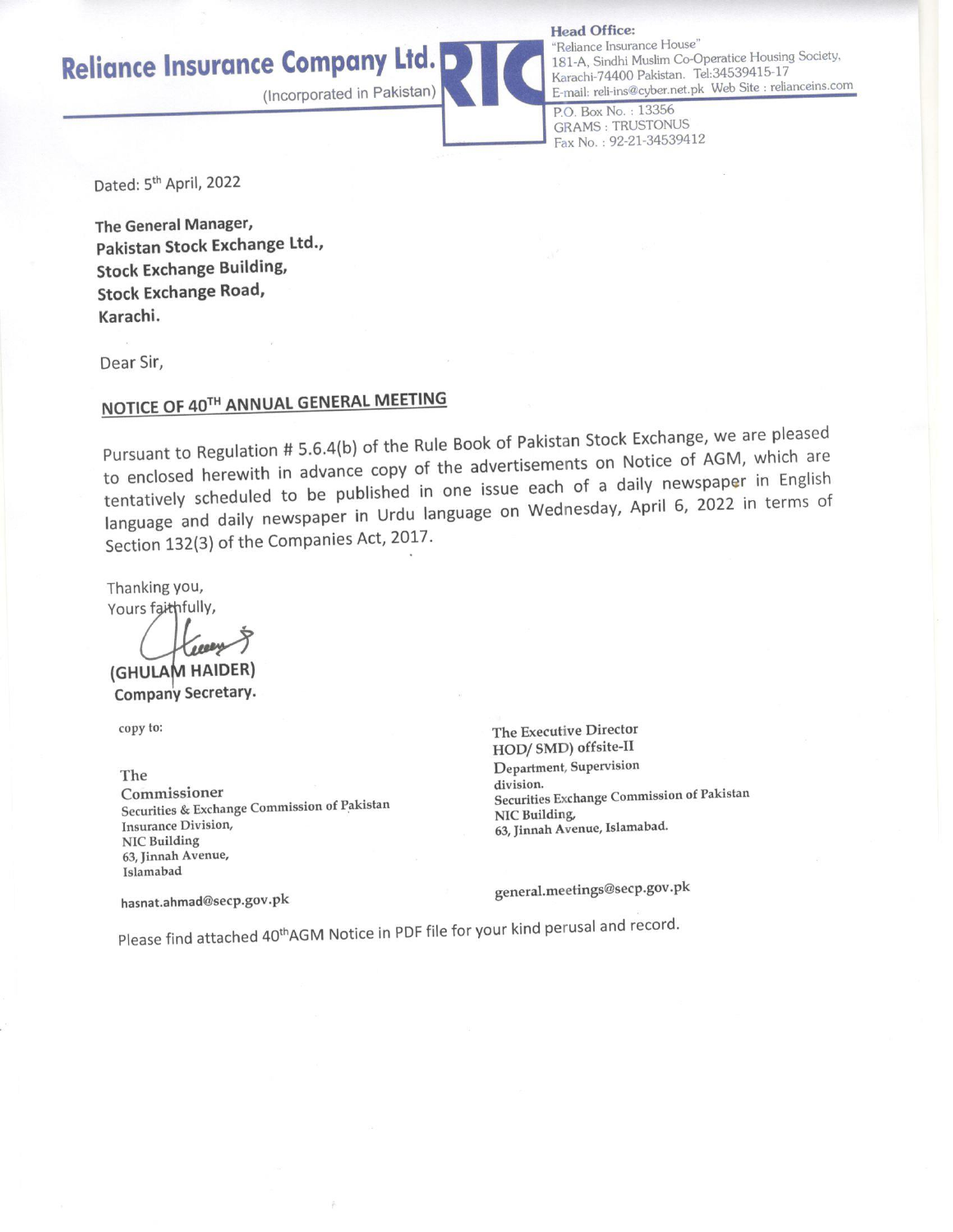# **RELIANCE INSURANCE COMPANY LIMITED Notice of the Forty Annual General Meeting**

**Notice** is hereby given that the 40th Annual General Meeting of the Shareholders of RELIANCE INSURANCE COMPANY LIMITED will be held on Saturday the 30th April, 2022 at 12.15 p.m. at the Head Office of the Company at RELIANCE INSURANCE HOUSE 181-A Sindhi Muslim Housing Society near Mehdi Tower, off: Sharah-e-Faisal, Karachi, to transact the following business:

#### **ORDINARY BUSINESS:**

- 1. To confirm the Minutes of the 39th Annual General Meeting of the Company held on 29th April, 2021.
- 2. To receive, consider and adopt the Audited Accounts of the Company for the year ended 31st December, 2021 together with Chairman's Review, Directors' and Auditors' Reports thereon.
- 3. To consider and approve payment of Cash Dividend at the rate of 5% to the shareholders as recommended by the Board of Directors.
- 4. To appoint Auditors of the Company and fix their remuneration for the year ending December 31, 2022. The retiring Auditors M/s. Kreston Hyder Bhimji & Co., Chartered Accountants have completed five years as Auditors of the Company and are no longer eligible for appointment. The Board of Directors and Audit Committee have recommend the appointment of  $M/s$ . BDO Ebrahim & Co., Chartered Accountants who have indicated their consent to act as Auditors.
- 5. To elect Ten (10) Directors of the Company as fixed by the Board in the meeting held on March 26, 2022 in accordance with the provision of Section 159(1) of the Companies Act, 2017 for a period of three (3) years commencing from April 30, 2022. All the retiring directors are eligible to offer themselves for reelection. The retiring directors are:

Mr. Ahmed Ali Bawany Mr. Noor M. Zakaria Mr. Zia Zakaria **Mr. Muhammad Patel** Mr. Naeem Ahmed Shafi Ms. Tasneem Yusuf Mr. Jahangir Adam

Mr. Irfan Zakaria Bawany Mr. Muhammad Omar Bawany

# **SPECIAL BUSINESS:**

6. To consider and approve the issuance of bonus shares @ 5% i.e. 5 ordinary shares for every 100 ordinary shares held, out of Company's profit for the year ended December 31, 2021 as recommended by the Board of Directors by passing the following Ordinary Resolutions:

To consider and if thought fit to pass with or without modification the following resolutions:

#### **Resolved**

 "that a sum of Rs.30,175,940/- out of Company's profit be capitalized and applied for issue of 3,017,594 ordinary shares of Rs.10 each and allotted as fully paid up shares to those members whose name appear in the members register of the Company at the close of business on 19th April, 2022 in the ratio of 5 shares for every hundred shares held."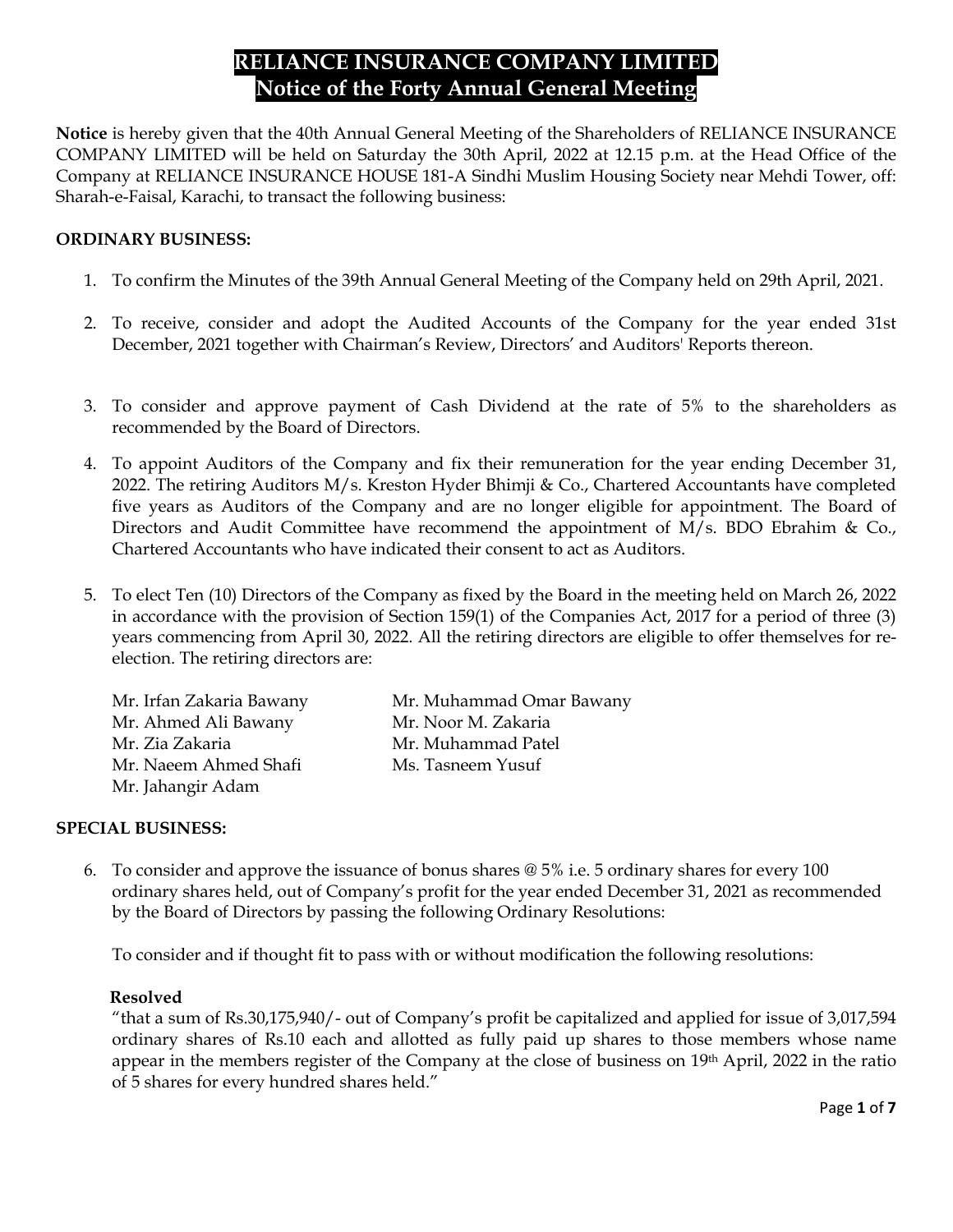#### **Further Resolved**

"that Bonus shares forming part of such fraction holding which is not in exact multiple of 5:100 shares will be sold in the Stock Market and to pay the proceeds of sale thereof, when realized, to a Charitable Institution.

That for the purpose of giving effect to the foregoing, the Chief Executive and Company Secretary be and is hereby authorized to give such directions as may be necessary and as they deem fit to settle any questions or any difficulties that may arise in the distribution of the said new shares or in the payment of sale proceeds of the fractional shares".

7. To transact any other business with the permission of the Chair.

The statement under Section 134(3) of the Companies Act, 2017, pertaining to the special business referred to above is being circulated to the Shareholders along with the notice of the Meeting.

**The Share Transfer Books of the Company will remain closed from 20th April, 2022 to 30th April, 2022 (both days inclusive).** 

By order of the Board

# **(GHULAM HAIDER)**

**Karachi: 26th March, 2022 Company Secretary**

# NOTES:

In view of the prevailing situation of post-pandemic waves of infection and in line with the directions issued to listed companies by the Securities and Exchange Commission of Pakistan, vide its Circular No.4 of 2021 dated February 15, 2021 and subsequent Circular No.6 of 2021 dated March 3, 2021, the Company has decided to hold its Annual General Meeting through electronic means.

# **1. Participating in the AGM proceeding through video conferencing facility:**

a) AGM will be held through Zoom application – a video link facility.

b) The notice will also be uploaded on the website of the Company.

c) Shareholders interested in attending the AGM through Video Link (Zoom) will be requested to get themselves registered with the Company Secretary office at least two working days before the AGM at ghulam.haider@relianceins.com by providing the following details:

| Name of Shareholder:<br>$CNIC$ No. $:$ | Folio No. /CDS folio No: | <b>Cell No:</b> | Email address: |
|----------------------------------------|--------------------------|-----------------|----------------|
|----------------------------------------|--------------------------|-----------------|----------------|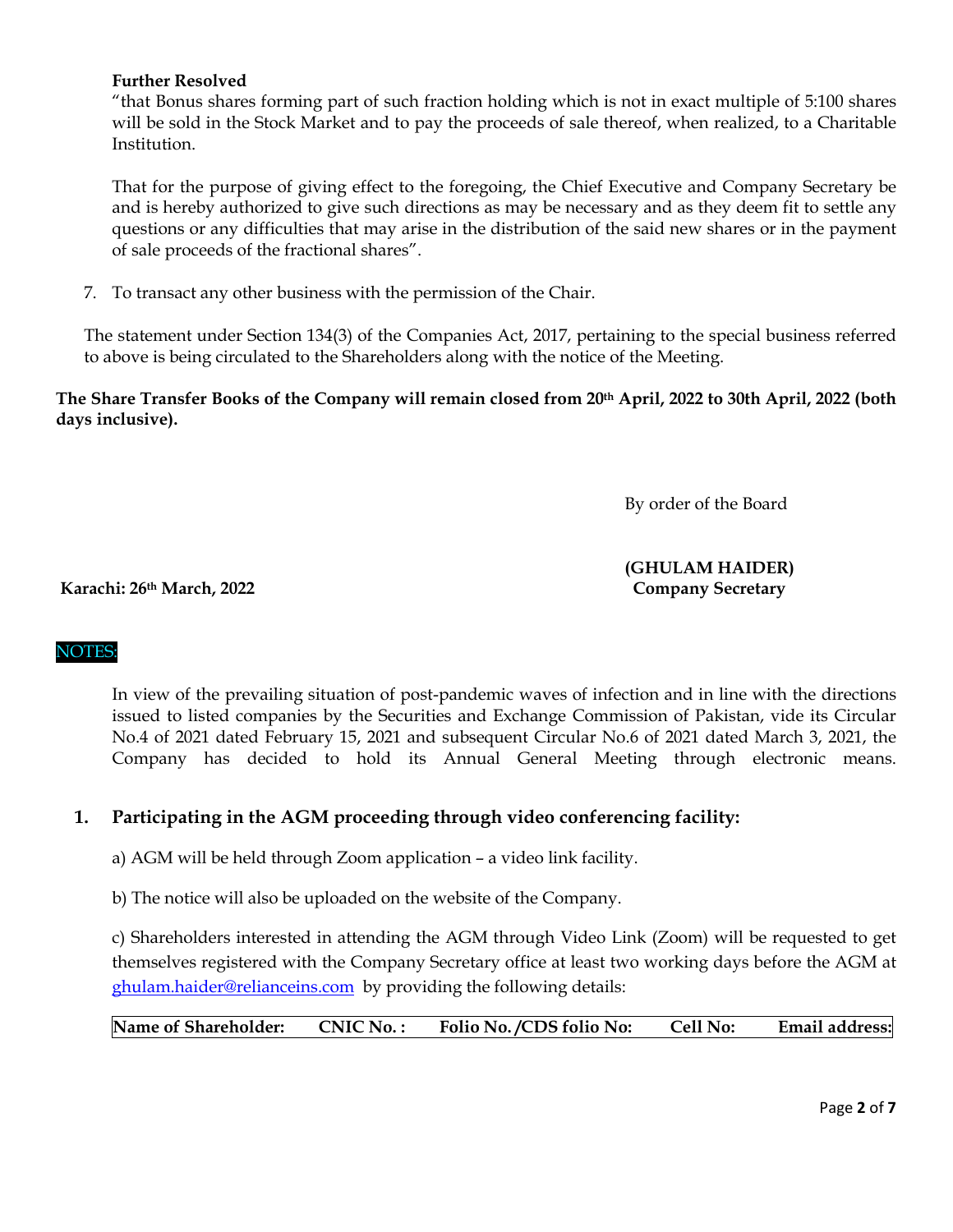Login facility will be opened thirty minutes before the meeting time to enable the participants to join the meeting after identification process. Shareholders will be able to login and participate in the AGM proceedings through their devices after completing all the formalities required for the identification and verification of the shareholders.

d) Shareholders may send their comments and suggestions relating to the agenda items of the AGM to the Company Secretary office at least two working days before the AGM, at above given email address, WhatsApp or SMS on 0300-2014607. Shareholders are required to mention their full name, CNIC No and Folio/CDS No. for this purpose.

e) Shareholders will be encouraged to participate in the AGM to consolidate their attendance and participation through proxies.

- 2. A member of the Company entitled to attend and vote may appoint any other member as his/her proxy to attend and vote on his/her behalf. PROXIES MUST BE RECEIVED AT THE HEAD OFFICE OF THE COMPANY NOT LESS THAN 48 HOURS BEFORE THE MEETING.
- 3. CDC Account Holders will further have to follow the under mentioned guidelines as laid down in Circular 1 dated January 26, 2000 issued by the Securities and Exchange Commission of Pakistan.

# **A. For Attending the Meeting:**

- i) In case of individuals, the account holder or sub-account holder and/or person whose securities are in group account and their registration details are up-loaded as per the Regulations, shall authenticate his identity by showing his Original Computerized National Identity Card (CNIC) or original passport at the time of attending the meeting.
- ii) In case of corporate entity, the Board of Directors' resolution/power of attorney with specimen signature of the nominee shall be produced (unless it has been provided earlier) at the time of the meeting.

# **B. For appointing Proxies:**

- i) In case of individuals, the account holder or sub-account holder and/or the person whose securities are in group account and their registration details are uploaded as per the Regulations, shall submit the proxy form as per the above requirements.
- ii) The proxy form shall be witnessed by two persons whose names, addresses and CNIC numbers shall be mentioned on the form.
- iii) Attested copies of CNIC or passport of the beneficial owners and the proxy shall be furnished with the proxy form.
- iv) The proxy shall produce his original CNIC or Original Passport at the time of the meeting.
- v) In case of corporate entity, the Board of Directors' resolution/power of attorney with specimen signature of the nominee shall be submitted (unless it has been provided earlier) alongwith proxy form to the Company.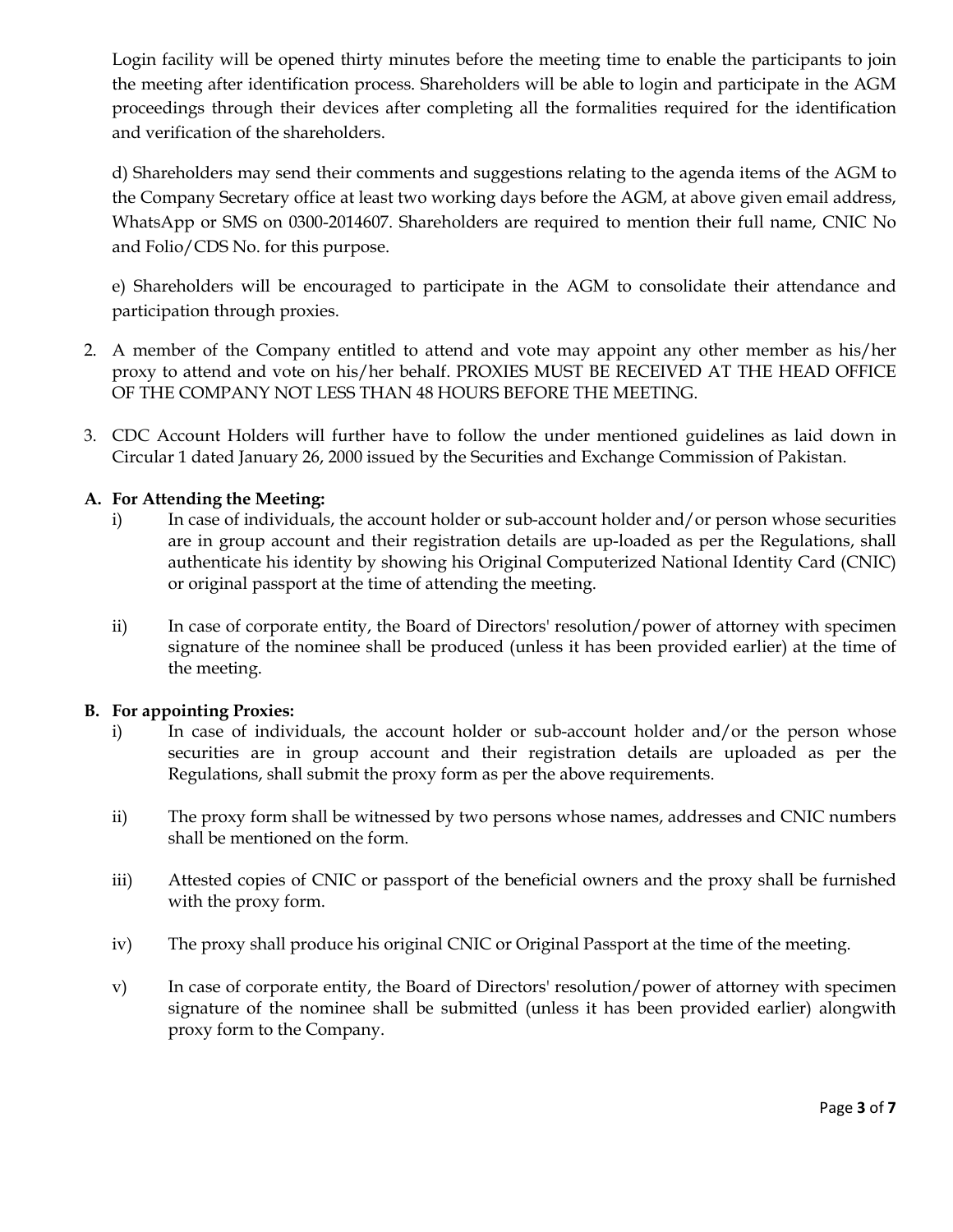# **4. ELECTION OF DIRECTORS**

Any person who seeks to contest election of Directors shall, whether he/she is retiring Director or otherwise shall file the following documents and information with the Company at its **Head Office located at 181-A, Sindhi Muslim Co-operative Housing Society Karachi** not later than fourteen (14) days before the date of Annual General Meeting of the Company for a period of three years.

- I. Notice of his/her intention to offer himself/herself for election in terms of Section 159(3) of the Companies Act, 2017 with the consent to act as a director in Form 28 in term of Section 167(1) of the Companies Act, 2017.
- II. Independent Director(s) will be elected through the process underlined in terms of section 159 of the Act and must meet the criteria laid down in Section 166 of the Companies Act, 2017 and the Companies (Manner and Selection of Independent Directors) Regulations 2018. Accordingly, the following additional documents should be submitted by the candidates intending to contest election of directors as an independent director:

(a) Declaration by Independent Director(s) under Clause 6(3) of the Listed Companies (Code of Corporate Governance) Regulation 2019; and

(b) Undertaking on non-judicial stamp paper that he/she meet the requirements of subregulation (1) of Regulation 4 of the Companies (Manner and Selection of Independent Directors) Regulations, 2018.

- III. Detailed profile along with his/her office address for placement of Company's website seven days prior to the date of election as required under SRO 1196(1)/2019 dated October 3, 2019 of the Securities and Exchange Commission of Pakistan (SECP).
- IV. An attested copy of valid Computerized National Identity Card, NTN and his/her folio No./CDC Investor Account No./CDC Participate ID No./Sub-Account No.
- V. Declaration in respect of being complaint with the requirements of the Listed Companies (Code of Corporate Governance) Regulations, 2019 and the eligibility criteria, as set out in Section 153 of the Companies Act, 2017 to act as director of a listed company;
- VI. Information on Annexure A and affidavits on Annexure B  $\&$  C required under the Insurance Companies (Sound and Prudent Management) Regulations 2012.

No director have direct or indirect interest in the above said business except that they may consent for election of directors accordingly.

# **5. ELECTRONIC TRANSMISSION OF ANNUAL FINANCIAL STATEMENTS AND NOTICES**

Pursuant to Notification vide SRO. 787(1)/2014 of September 8, 2014, the SECP has directed to facilitate the members of the Company receiving annual financial statements and notices through electronic mail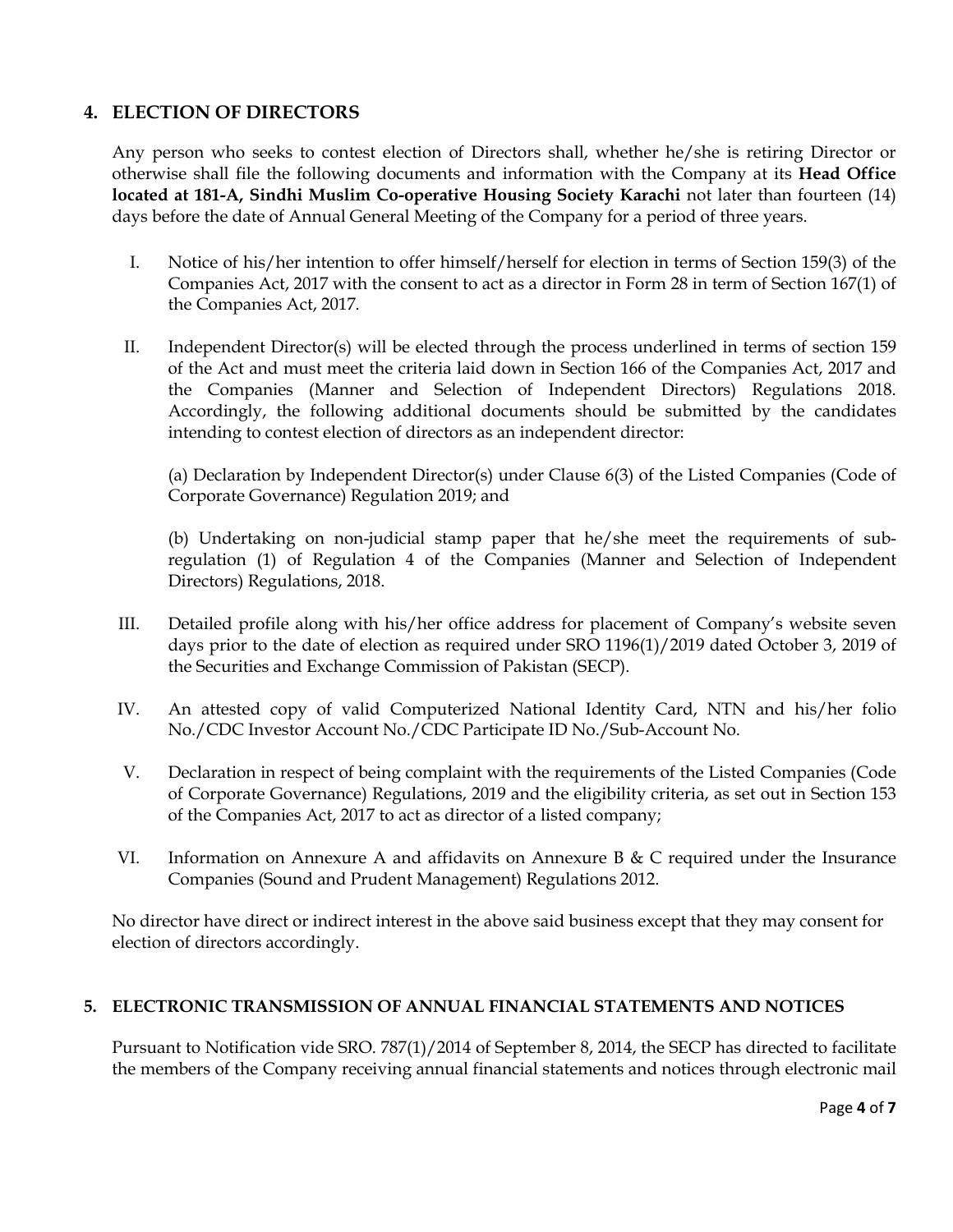system (e-mail). We are pleased to offer this facility to our members who desire to receive annual financial statements and notices of the Company through email in future. In this respect members are hereby requested to convey their consent via email on a standard request form which is available at the Company website **www.relianceins.com.** Please ensure that your email has sufficient rights and space available to receive such email which may be larger than 1 MB file in size. Further, it is the responsibility of the member to timely update the share registrar of any change in their registered email address.

Financial Statements and relevant reports have been placed on the website of the company which can be seen on www.relianceins.com.

#### **6. TRANSMISSION OF ANNUAL AUDITED ACCOUNTS AND NOTICE THROUGH CD/DVD/USB.**

In compliance with the SECP Notification No.SRO 470(1)2016, dated May 31, 2016. The Company in the 35th Annual General Meeting held on April 29, 2017, obtained the approval of the shareholders to circulate Annual Accounts through CD/DVD/USB at their registered address instead of transmitting the Annual Accounts in hard copies. However, shareholder may request the Company Secretary or Share Registrar of the Company for hard copy of Annual Audited Accounts instead of CD / DVD / USB and the same will be provided at his / her registered address, free of cost, within one week on the demand. In this regard, a 'Standard Request Form, has also been placed at the website of the Company for communicating the need of hard copies of the Annual Audited Accounts instead of sending the same through CD / DVD / USB.

# **7. E – VOTING**

Pursuant to SECP SRO No.43(1)2016 dated January 22, 2016 Shareholders can also exercise their right to vote through e-voting by giving their consent in writing at least 10 days before the date of meeting to the Company on the appointment by the Intermediary as a proxy.

#### **8. POSTAL BALLOT**

If the number of persons who offer themselves to be elected is more than the number of directors fixed i.e. Ten (10) under Section 159 (1) of the Companies Act, 2017 then the Company will provide its Members with the voting options. Members can exercise their right to pool subject to meeting of requirements of Section 143 to 145 of the Companies Act, 2017 and applicable clauses of Companies (Postal Ballot) Regulations, 2018.

#### **9 UNCLAIMED DIVIDEND**

As per the provision of section 244 of the Companies Act, 2017, any shares issued or dividend declared by the Company which have remained unclaimed/unpaid for a period of three years from the date on which it was due and payable are required to be deposited with the Commission for the credit of Federal Government after issuance of notices to the shareholders to file their claim. The details of the shares issued and dividend declared by the Company which have remained due for more than three years was sent to shareholders. Shareholders are requested to ensure that their claims for unclaimed dividend and shares are lodged timely. In case, no claim is lodged with the Company in the given time, the Company shall after giving notice in newspaper proceed to deposit the unclaimed/unpaid amount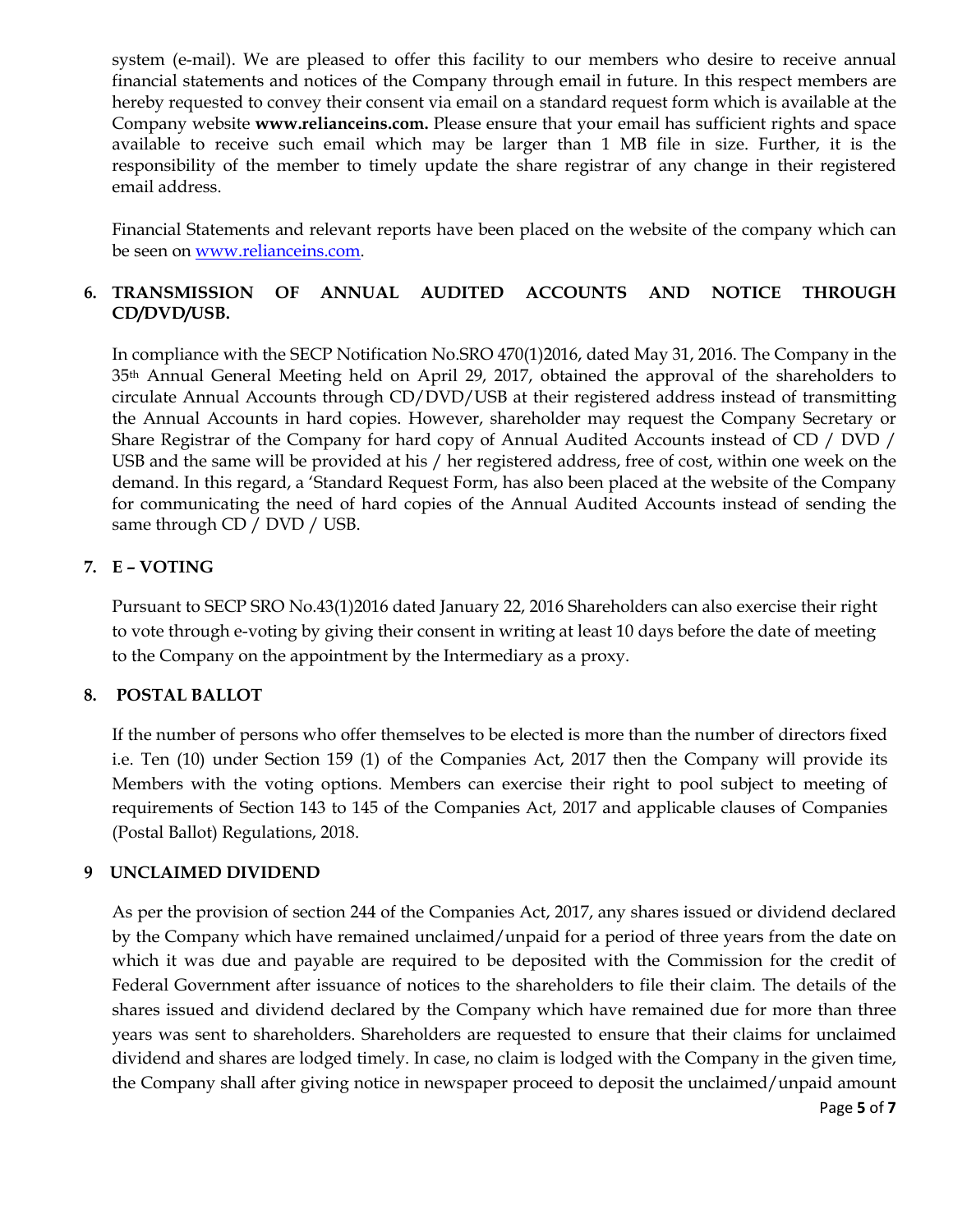and shares with the Federal Government pursuant to the provision of Section 244 (2) of Companies Act, 2017.

#### **10. CONVERSATION OF PHYSICAL SHARES INTO BOOK ENTRY FORM**

The shareholders having physical shares may open CDC Sub-account with any of the broker or Investor Account directly by with the Central Depository Company (CDC) of Pakistan Limited to have their physical shares converted into electronic form. This will facilitate then in many way including safe custody. Further with the requirement of Section 72 of Companies Act, 2017, every existing company having share capital required to replace its physical shares with book-entry form in a manner as may be specified and from the date notified by SECP, within a period not exceeding four year from the commence of the Act.

The Securitas and Exchange Commission of Pakistan through its circular # CSD/ED/Misce/2016-639- 640 dated March 26, 2021 has advised the listed companies to pursue their such members who still hold shares in physical form, to convert their shares into book entry form.

#### **11. CHANGE OF ADDRESS**

Shareholders are requested to inform the Company's Share Registrar of any change in their address, if any immediately.

#### **12. SUBMISSION OF COPIES CNIC (MANDATORY)**

As per SECP directives, the dividend warrants of the shareholders whose valid CNICs, are not available with the Share Registrar could be withheld. All shareholders having physical shareholding are, therefore, advised to submit a photo copy of their valid CNICs and Corporate entities are requested to provide NTN immediately, if already not provided, to the Company's Share Registrar at the address, M/s. C & K Management Associates (Pvt.) Ltd., 404, Trade Tower, Abdullah Haroon Road, Near Hotel Metropole, Karachi-75530 without any further delay.

# **13. ELECTRONIC DIVIDEND MANDATE**

Under section 242 of Companies Act, 2017 it is mandatory for all listed Companies to pay cash dividend to its shareholders only through electronic mode directly in to the bank account designated by the entitled shareholders.

In order to receive dividend directly into their bank account, shareholders are requested (if not already provided) to fill in Bank Mandate Form for Electronic Credit of Cash Dividend available in the Company's website www.relianceins.com and send it duly signed along with a copy of CNIC to the Share Registrar of the Company, M/s. C & K Management Associates (Pvt.) Ltd., 404, Trade Tower, Abdullah Haroon Road, Near Hotel Metropole , Karachi-75530 in case of physical shares.

In case shares are held in CDC, electronic dividend mandate form must be directly submitted to shareholder's brokers/ participant / CDC account services.

In case of non-receipt of information, the Company will be constrained to withhold payment of dividend to shareholders.